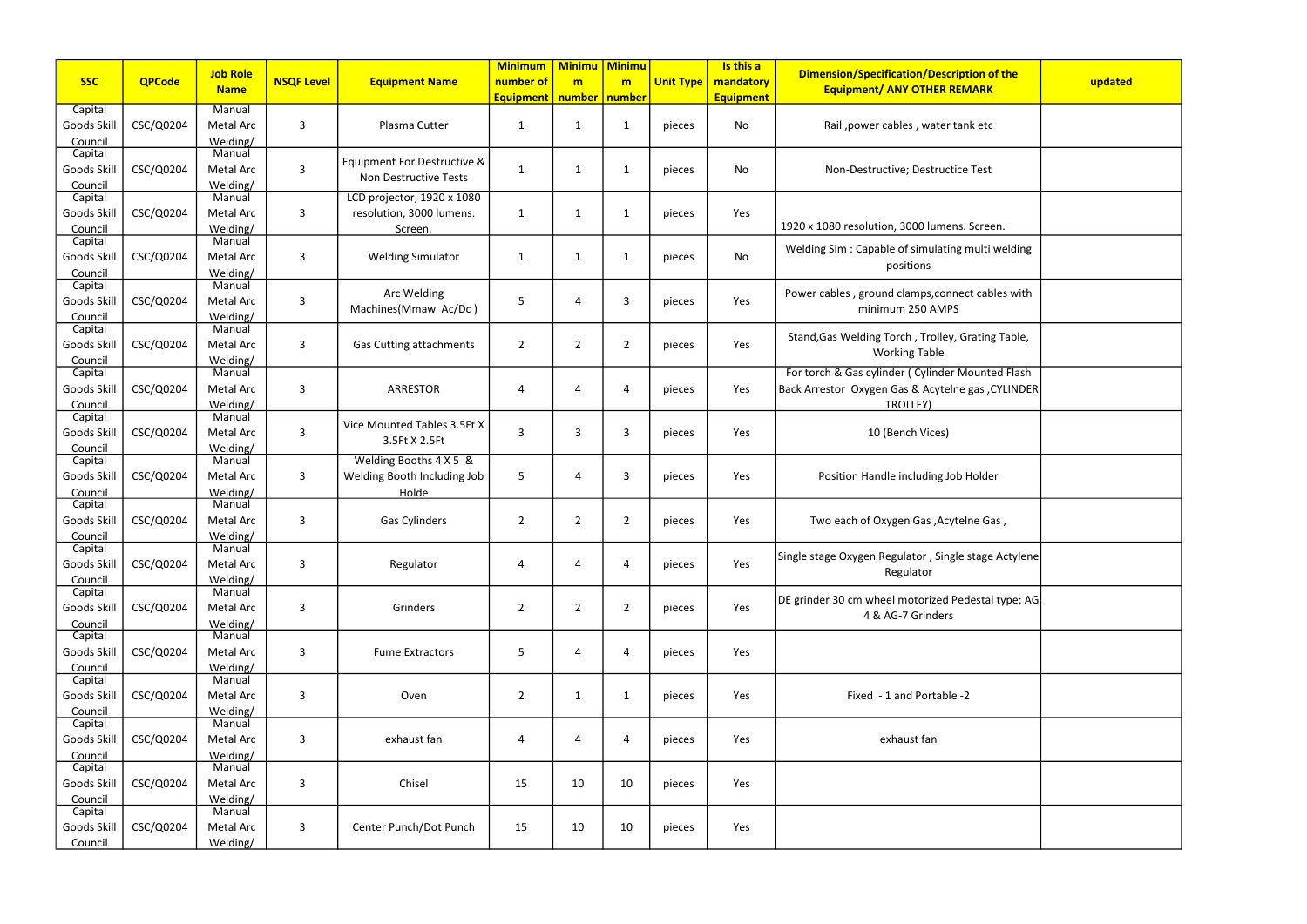| Capital            |           | Manual             |                |                        |              |                |                |        |     |                        |  |
|--------------------|-----------|--------------------|----------------|------------------------|--------------|----------------|----------------|--------|-----|------------------------|--|
| Goods Skill        | CSC/Q0204 | Metal Arc          | 3              | File set/Hacksaw Frame | 15           | 10             | 10             | pieces | Yes |                        |  |
| Council            |           | Welding/           |                |                        |              |                |                |        |     |                        |  |
| Capital            |           | Manual             |                |                        |              |                |                |        |     |                        |  |
| Goods Skill        | CSC/Q0204 | Metal Arc          | $\mathbf{3}$   | <b>Try Square</b>      | 15           | 10             | 10             | pieces | Yes |                        |  |
| Council            |           | Welding/           |                |                        |              |                |                |        |     |                        |  |
| Capital            |           | Manual             |                |                        |              |                |                |        |     |                        |  |
| Goods Skill        | CSC/Q0204 | Metal Arc          | $\mathbf{3}$   | wire brush             | 15           | 10             | 10             | pieces | Yes |                        |  |
| Council            |           | Welding/           |                |                        |              |                |                |        |     |                        |  |
| Capital            |           | Manual             |                |                        |              |                |                |        |     |                        |  |
| Goods Skill        | CSC/Q0204 | Metal Arc          | $\mathbf{3}$   | Tongs                  | 10           | $\overline{7}$ | 5              | pieces | Yes |                        |  |
| Council            |           | Welding/           |                |                        |              |                |                |        |     |                        |  |
| Capital            |           | Manual             |                |                        |              |                |                |        |     |                        |  |
| Goods Skill        | CSC/Q0204 | Metal Arc          | $\mathbf{3}$   | <b>Steel Rule</b>      | 10           | $\overline{7}$ | 5              | pieces | Yes |                        |  |
| Council            |           | Welding/           |                |                        |              |                |                |        |     |                        |  |
| Capital            |           | Manual             |                |                        |              |                |                |        |     |                        |  |
| Goods Skill        | CSC/Q0204 | Metal Arc          | $\mathbf{3}$   | <b>Hand Tools</b>      | 10           | 10             | 10             | pieces | Yes | Divider                |  |
| Council            |           | Welding/           |                |                        |              |                |                |        |     |                        |  |
| Capital            |           | Manual             |                |                        |              |                |                |        |     |                        |  |
| Goods Skill        | CSC/Q0204 | Metal Arc          | $\mathbf{3}$   | Power Saw              | 1            | $\mathbf 1$    | $\mathbf{1}$   | pieces | Yes |                        |  |
| Council<br>Capital |           | Welding/<br>Manual |                |                        |              |                |                |        |     |                        |  |
| Goods Skill        | CSC/Q0204 | Metal Arc          | $\overline{3}$ | <b>Hand Gloves</b>     | 5            | 5              | 5              |        | Yes | Leather hand Gloves    |  |
|                    |           |                    |                |                        |              |                |                | pieces |     |                        |  |
| Council<br>Capital |           | Welding/<br>Manual |                |                        |              |                |                |        |     |                        |  |
| Goods Skill        | CSC/Q0204 | Metal Arc          | $\mathbf{3}$   | ear plug               | 30           | 25             | 20             | pieces | Yes | ear plug               |  |
| Council            |           | Welding/           |                |                        |              |                |                |        |     |                        |  |
| Capital            |           | Manual             |                |                        |              |                |                |        |     |                        |  |
| Goods Skill        | CSC/Q0204 | Metal Arc          | $\mathbf{3}$   | mouth mask             | 30           | 25             | 20             | pieces | Yes | mouth mask             |  |
| Council            |           | Welding/           |                |                        |              |                |                |        |     |                        |  |
| Capital            |           | Manual             |                |                        |              |                |                |        |     |                        |  |
| Goods Skill        | CSC/Q0204 | Metal Arc          | $\mathbf{3}$   | <b>Grinding Helmet</b> | 5            | 5              | 5              | pieces | Yes | <b>Grinding Helmet</b> |  |
| Council            |           | Welding/           |                |                        |              |                |                |        |     |                        |  |
| Capital            |           | Manual             |                |                        |              |                |                |        |     |                        |  |
| Goods Skill        | CSC/Q0204 | Metal Arc          | $\mathbf{3}$   | Leather Apron          | 15           | 10             | 10             | pieces | Yes | Leather Apron          |  |
| Council            |           | Welding/           |                |                        |              |                |                |        |     |                        |  |
| Capital            |           | Manual             |                |                        |              |                |                |        |     |                        |  |
| Goods Skill        | CSC/Q0204 | Metal Arc          | $\mathbf{3}$   | Goggles                | 30           | 25             | 20             | pieces | Yes | Goggles                |  |
| Council            |           | Welding/           |                |                        |              |                |                |        |     |                        |  |
| Capital            |           | Manual             |                |                        |              |                |                |        |     |                        |  |
| Goods Skill        | CSC/Q0204 | Metal Arc          | 3              | Leather Leg Guard      | 15           | 10             | 10             | pieces | Yes | Leg Guard              |  |
| Council            |           | Welding/           |                |                        |              |                |                |        |     |                        |  |
| Capital            |           | Manual             |                |                        |              |                |                |        |     |                        |  |
| Goods Skill        | CSC/Q0204 | Metal Arc          | $\mathbf{3}$   | Leather Hand Guard     | 15           | 10             | 10             | pieces | Yes | <b>Hand Guard</b>      |  |
| Council            |           | Welding/           |                |                        |              |                |                |        |     |                        |  |
| Capital            |           | Manual             |                |                        |              |                |                |        |     |                        |  |
| Goods Skill        | CSC/Q0204 | Metal Arc          | $\mathbf{3}$   | safety shoes           | 30           | 25             | 20             | pieces | Yes | safety shoes           |  |
| Council            |           | Welding/           |                |                        |              |                |                |        |     |                        |  |
| Capital            |           | Manual             |                |                        |              |                |                |        |     |                        |  |
| Goods Skill        | CSC/Q0204 | Metal Arc          | $\mathbf{3}$   | Scriber                | 3            | $\overline{2}$ | $\overline{2}$ | sets   | Yes |                        |  |
| Council            |           | Welding/           |                |                        |              |                |                |        |     |                        |  |
| Capital            |           | Manual             |                |                        |              |                |                |        |     |                        |  |
| Goods Skill        | CSC/Q0204 | Metal Arc          | $\mathbf{3}$   | First Aid Kit          | $\mathbf{1}$ | $\mathbf{1}$   | $\mathbf{1}$   | sets   | Yes |                        |  |
| Council            |           | Welding/           |                |                        |              |                |                |        |     |                        |  |